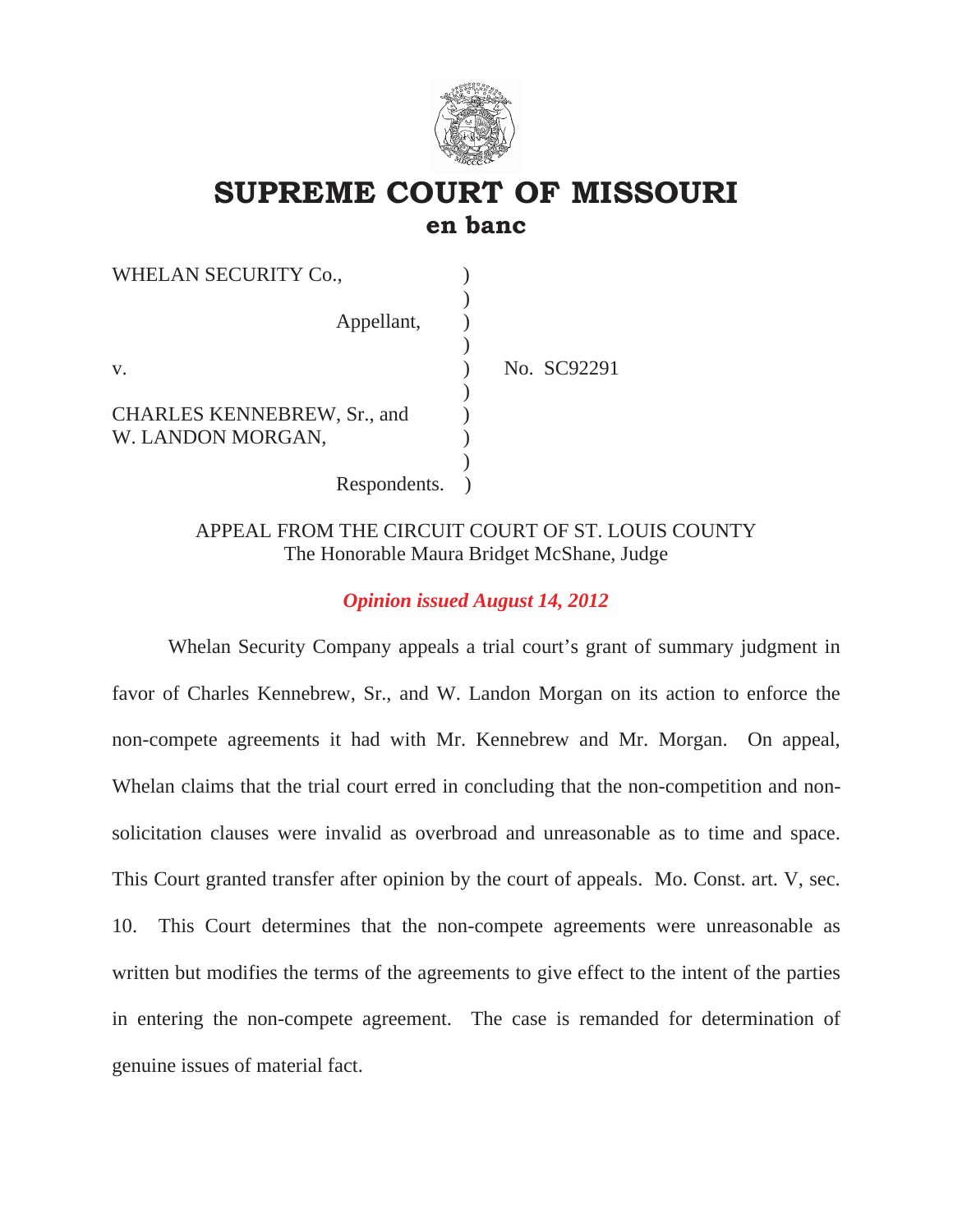#### **Factual and Procedural History**

 Whelan is a Missouri corporation that provides security guard services nationwide. It has 38 branches in 23 states. In December 2006, Whelan executed an employment agreement with Mr. Morgan to employ him as a branch manager for its Nashville, Tennessee, office. As a branch manager, Mr. Morgan was responsible for handling operations, sales, and marketing, which required him to meet with clients and gave him access to client records and employee files. In November 2007, Whelan also executed an employment contract with Mr. Kennebrew. Whelan hired Mr. Kennebrew in part because of his reputation in the security business in Houston, Texas, and assigned him to work as the director of quality assurance for Whelan's Dallas, Texas, office.<sup>1</sup> Mr. Kennebrew's duties included managing the operations, clients, and customers of the office. With his position, Mr. Kennebrew had access to employee and financial records of the company. He was in contact with Whelan's customers in various parts of Texas, but the parties dispute whether Mr. Kennebrew provided services for Whelan in Houston. Both Mr. Kennebrew's and Mr. Morgan's employment contracts contained noncompetition and employee non-solicitation clauses.

 The non-competition and employee non-solicitation clauses in Mr. Kennebrew's employment contract stated:

During the term of this Agreement, and for a period of two (2) years thereafter, whether the termination of this Agreement is initiated by EMPLOYER or EMPLOYEE, EMPLOYEE shall not, without the prior written consent of EMPLOYER, in any manner, directly or indirectly,

<sup>&</sup>lt;sup>1</sup> Whelan did not assign Mr. Kennebrew to the Houston office because of a non-compete agreement Mr. Kennebrew had with his previous employer.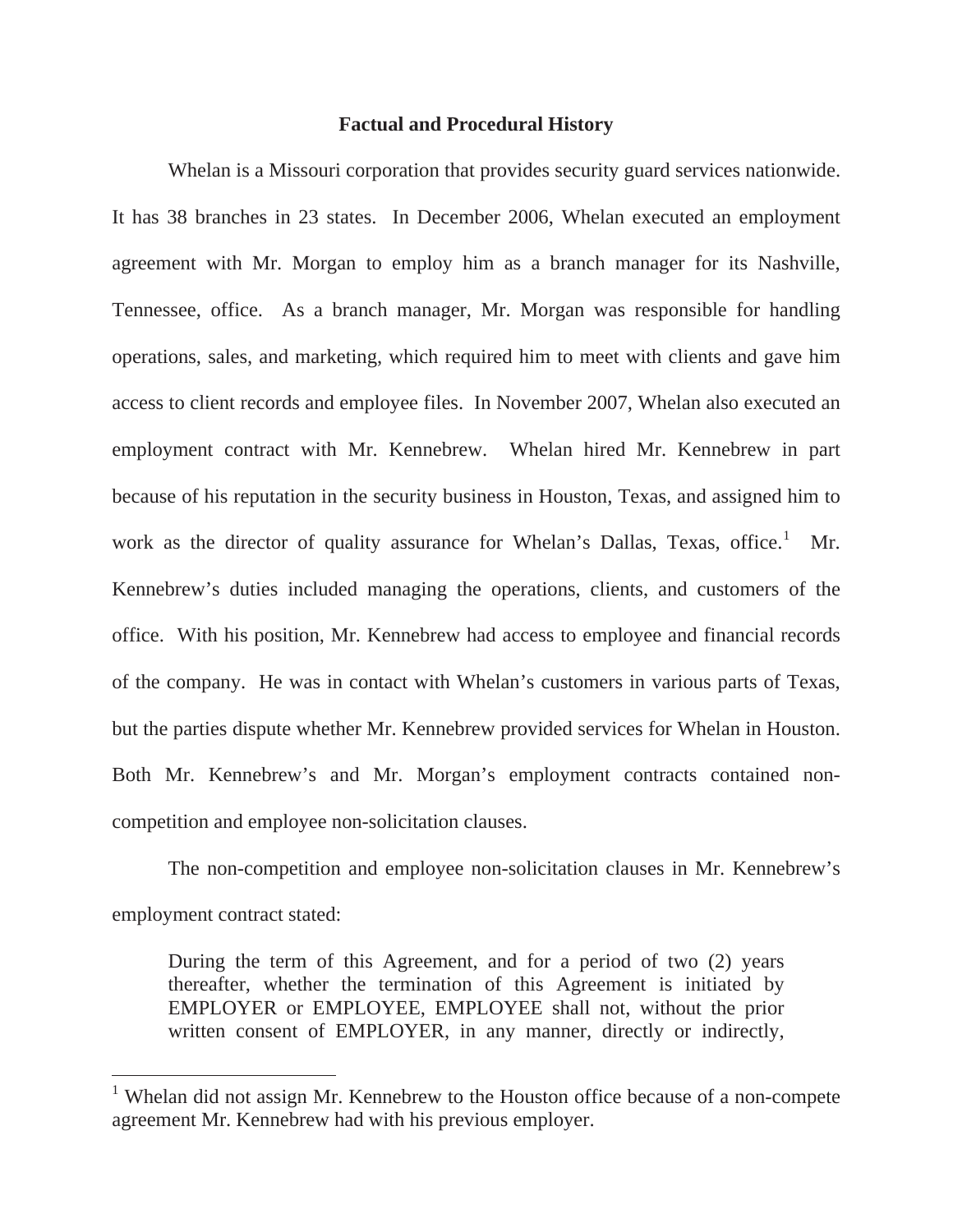either as an employee, employer, lender, owner, technical assistant, partner, agent, principal, broker, advisor, consultant, manager, shareholder, director, or officer, for himself or in behalf of any person, firm, partnership, entity, or corporation, or by any agent or employee:

(a) Solicit, take away or attempt to take away any customers of EMPLOYER or the business or patronage of any such customers or prospective customer(s) whose business was being sought during the last twelve (12) months of EMPLOYEE's employment; or

(b) Solicit, interfere with, employ, or endeavor to employ any employees or agents of EMPLOYER.

(c) Work for a competing business within a fifty (50) mile radius of any location where EMPLOYEE has provided or arranged for EMPLOYER to provide services.

(d) Work for a customer of EMPLOYER or prospective customer(s) whose business was being sought during the last twelve (12) months of EMPLOYEE's employment, if the work would included providing, or arranging for, services the same as, or similar to, those provided by EMPLOYER.

"Competing business" means any business engaged in providing guard and/or security services the same as, or similar to, those offered by EMPLOYER.

The non-competition and employee non-solicitation clauses in Mr. Morgan's employment contract were similar, except that Mr. Morgan's employee non-solicitation clause had a one-year prohibition instead of a two-year prohibition.

 Mr. Morgan and Mr. Kennebrew resigned from Whelan in December 2008 and March 2009, respectively, although Mr. Kennebrew continued to work for Whelan at its request until August 2009. Whelan was aware that Mr. Kennebrew intended to start his own security company, called Elite Protective Services LLC, but Whelan did not believe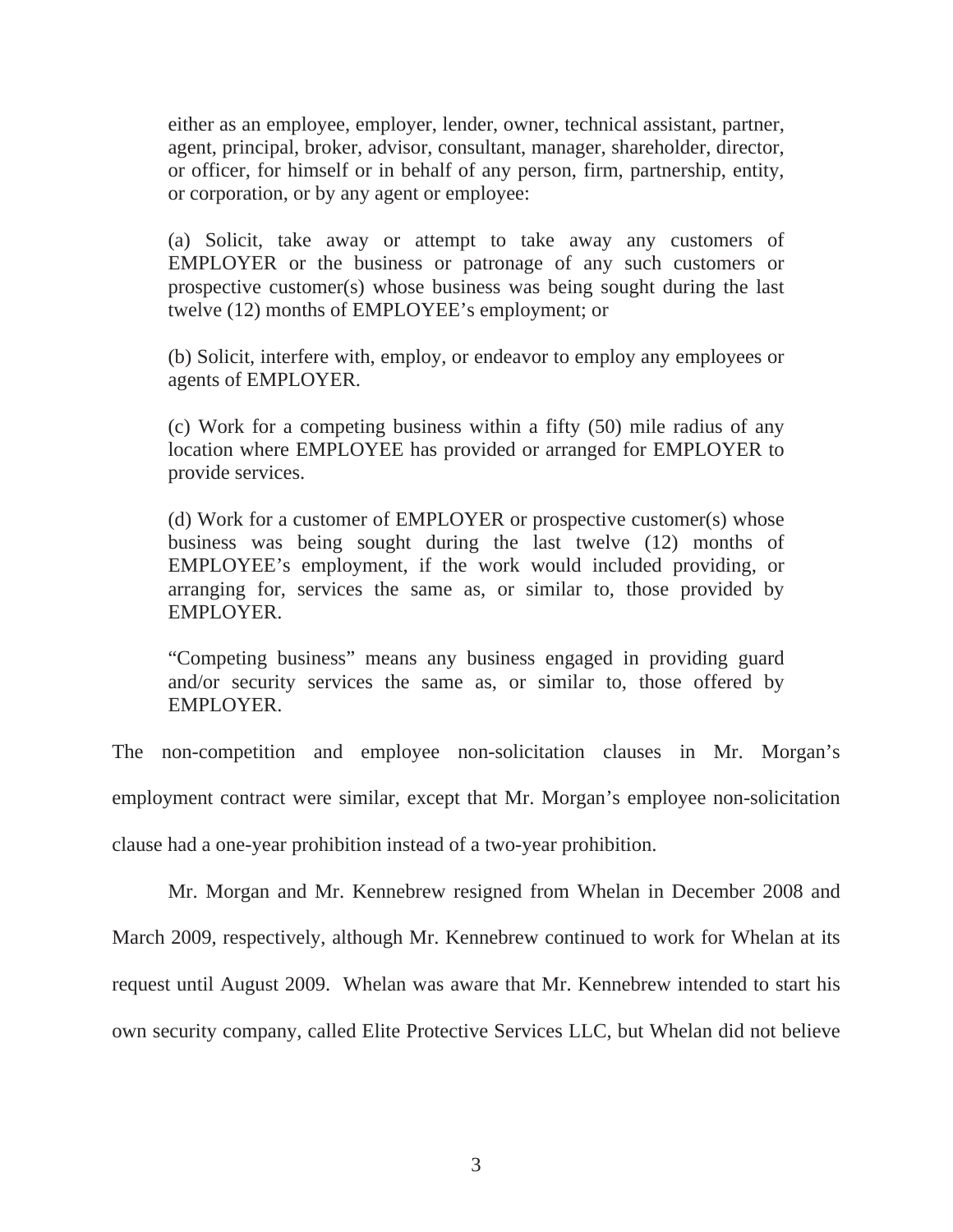that Elite would be in direct competition with its services. Mr. Morgan joined Elite a short time after it started.

In November and December 2009, Mr. Kennebrew solicited the business of Park Square Condominiums, a client of Whelan in Houston. On behalf of Elite, Mr. Kennebrew signed a contract to provide security services for Park Square on December 17, 2009. The next day, Mr. Morgan provided employment packets for Elite to Whelan's employees at Park Square. Park Square terminated its relationship with Whelan in January 2010, and Elite retained several of Whelan's employees at Park Square.

 Whelan brought action seeking to enjoin Mr. Kennebrew and Mr. Morgan from violating the terms of their employment contracts. It also sought damages for breach of contract, unjust enrichment, and civil conspiracy. After a hearing, the trial court denied Whelan's request for a preliminary injunction. Whelan filed a motion to modify the agreement, followed by each party filing motions for summary judgment. The trial court granted summary judgment in favor of Mr. Kennebrew and Mr. Morgan and overruled Whelan's alternative motions for summary judgment or modification of the agreement. The trial court stated that "the employment agreements at issue in this case, as written, are overbroad, not reasonable as to time and space and therefore are not valid." Whelan appeals the trial court's grant of summary judgment.

 On appeal, Whelan asserts five points of error. It claims that the trial court erred in granting summary judgment for Mr. Kennebrew and Mr. Morgan because: (1) the noncompetition and non-solicitation clauses are not overly broad and are reasonably limited as to time and geographic scope under Missouri law; (2) Mr. Kennebrew violated a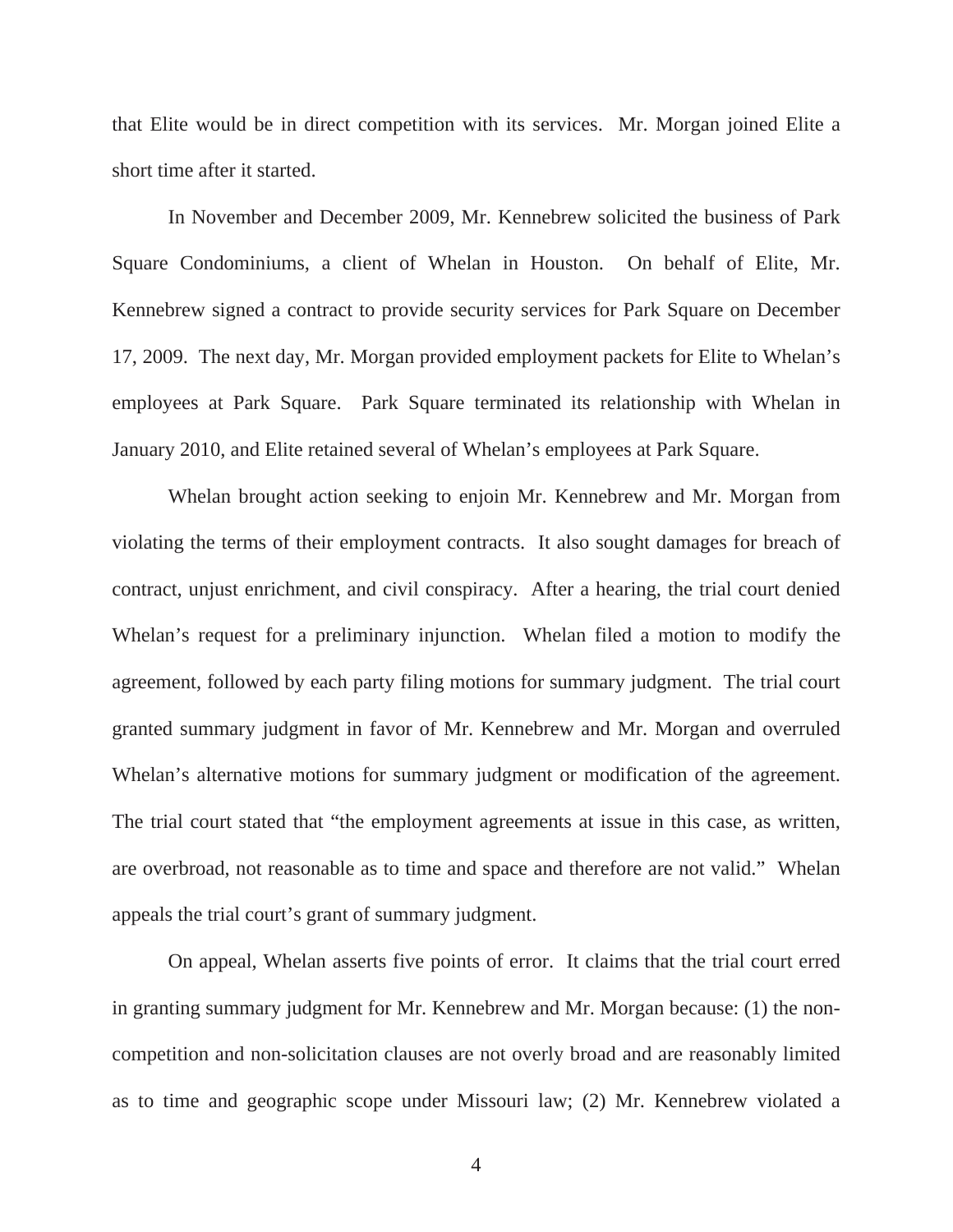reasonable covenant not to compete by operating a competing company within 50 miles of Whelan's office in Houston and within two years of his resignation; (3) Mr. Kennebrew and Mr. Morgan violated a reasonable covenant not to solicit Whelan's customers by soliciting Park Square within two years of their resignations; (4) Mr. Kennebrew and Mr. Morgan violated a reasonable covenant not to solicit Whelan's employees by soliciting its employees at Park Square; and (5) the trial court failed to modify the agreement to restrict Mr. Kennenbrew from competing with Whelan in a 50 mile radius of Houston.

#### **Standard of Review**

 Summary judgment is appropriate only when the moving party demonstrates that "there is no genuine dispute as to the facts" and that "the facts as admitted show a legal right to judgment for the movant." *ITT Commercial Fin. Corp. v. Mid-Am. Marine Supply Corp.*, 854 S.W.2d 371, 380 (Mo. banc 1993). The movant bears the burden of establishing both a legal right to judgment and the absence of any genuine issue of material fact required to support the claimed right to judgment. *Id.* at 378. The propriety of summary judgment is purely an issue of law, and this Court's review is essentially *de novo*. *Id.* at 376. "As the trial court's judgment is founded on the record submitted and the law, an appellate court need not defer to the trial court's order granting summary judgment." *Id.*

#### **Discussion**

 In its first point on appeal, Whelan claims that the trial court erred in granting summary judgment in favor of Mr. Kennebrew and Mr. Morgan because the non-compete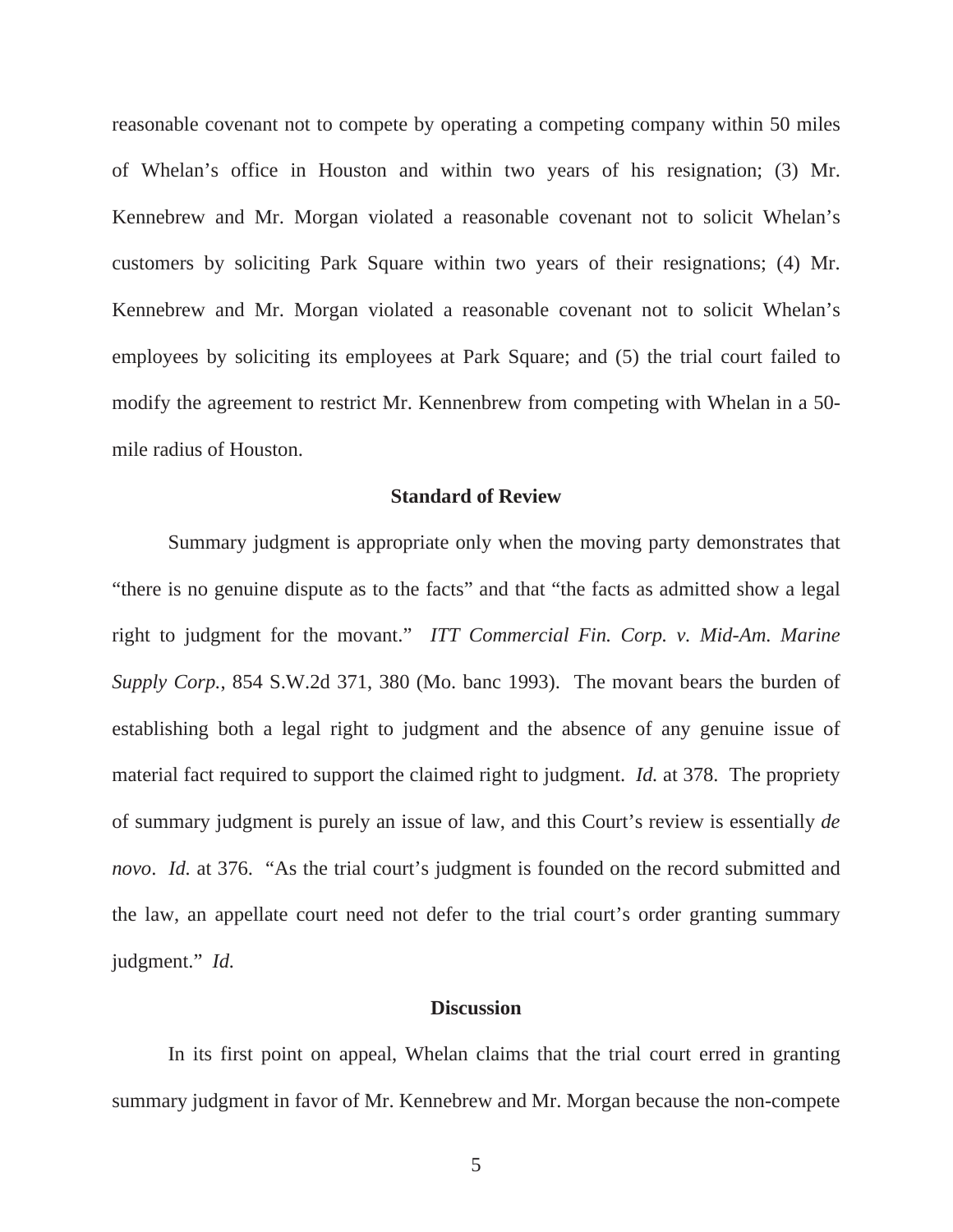agreements<sup>2</sup> in the employment contracts were not overbroad and unreasonable as to time and geographic scope. Specifically, it contends that its customer non-solicitation clause is reasonable because it is limited to two years and only to customers and prospective customers that Whelan sought within the last 12 months. It further contends that its employee non-solicitation clause is reasonable under section  $431.202$ <sup>3</sup> Lastly, Whelan contends that the clause preventing Mr. Kennebrew from competing with Whelan is reasonable because it is limited to 50 miles from any location where, as Whelan's employee, he arranged for services to be provided.<sup>4</sup>

 The law of non-compete agreements in Missouri seeks to balance the competing concerns between an employer and employee in the workforce. On one hand, employers have a legitimate interest in engaging a highly trained workforce without the risk of losing customers and business secrets after an employee leaves his or her employment. *Copeland*, 198 S.W.3d at 609-10. On the other hand, employees have a legitimate interest in having mobility between employers to provide for their families and advance their careers. *Id.* at 610. Furthermore, although the law favors the ability of parties to contract freely, contracts in restraint of trade are unlawful. *Id.*

 $2$  The term "non-compete agreement" refers to all restrictive covenants entered into between the employer and employees that restrict post-employment activities of the employees, including non-competition and non-solicitation clauses. *Healthcare Servs. Of the Ozarks, Inc. v. Copeland*, 198 S.W.3d 604, 609 n.2 (Mo. banc 2006).

<sup>&</sup>lt;sup>3</sup> All statutory references are to RSMo Supp. 2011 unless indicated otherwise.

<sup>&</sup>lt;sup>4</sup> Although Whelan asserts that the provision prohibiting working for a competing business in *Mr. Morgan's* employment contract is reasonable, it concedes that it did not allege a violation of that covenant in the petition. As a result, the issue is not preserved on appeal as to Mr. Morgan and will not be addressed. *Kleim v. Sansone*, 248 S.W.3d 599, 603 (Mo. banc 2008).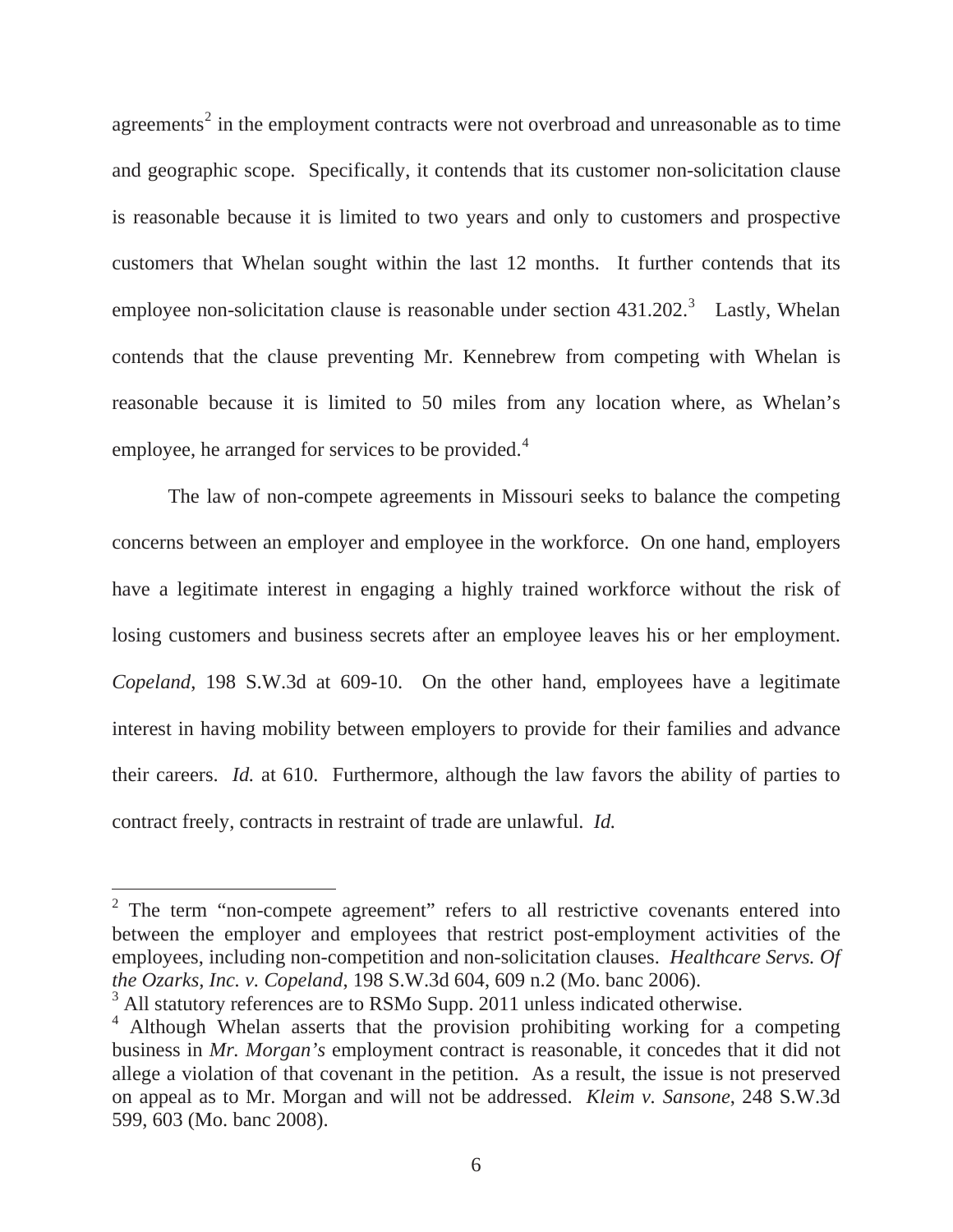In balancing these competing interests, Missouri courts generally enforce a noncompete agreement if it is demonstratively reasonable. *Id.* "A non-compete agreement is reasonable if it is no more restrictive than is necessary to protect the legitimate interests of the employer." *Id.* A non-compete agreement must be narrowly tailored temporally and geographically and must seek to protect legitimate employer interests beyond mere competition by a former employee. Accordingly, a non-compete agreement is enforceable "only to the extent that the restrictions protect the employer's trade secrets or customer contacts." *Id.* The employer has the burden to prove that the non-compete agreement protects its legitimate interests in trade secrets or customer contacts and that the agreement is reasonable as to time and geographic space. *Id.*

 Applied to this case, the non-compete agreements must be reasonable to be enforced against Mr. Kennebrew and Mr. Morgan. Specifically, the customer and employee non-solicitation clauses in Mr. Kennebrew's and Mr. Morgan's employment contracts and the clause prohibiting working for a competitor in Mr. Kennebrew's contract must be no more restrictive than necessary to protect Whelan's legitimate interests.

#### **Customer Non-solicitation Clauses Overbroad**

The customer non-solicitation clauses in this case prohibit Mr. Kennebrew and Mr. Morgan from soliciting Whelan's existing customers for a period of two years. The customer non-solicitation clauses also prohibit Mr. Kennebrew and Mr. Morgan, for a period of two years, from soliciting any prospective customers whose business was sought by Whelan during the last 12 months of their employment. As written, the

7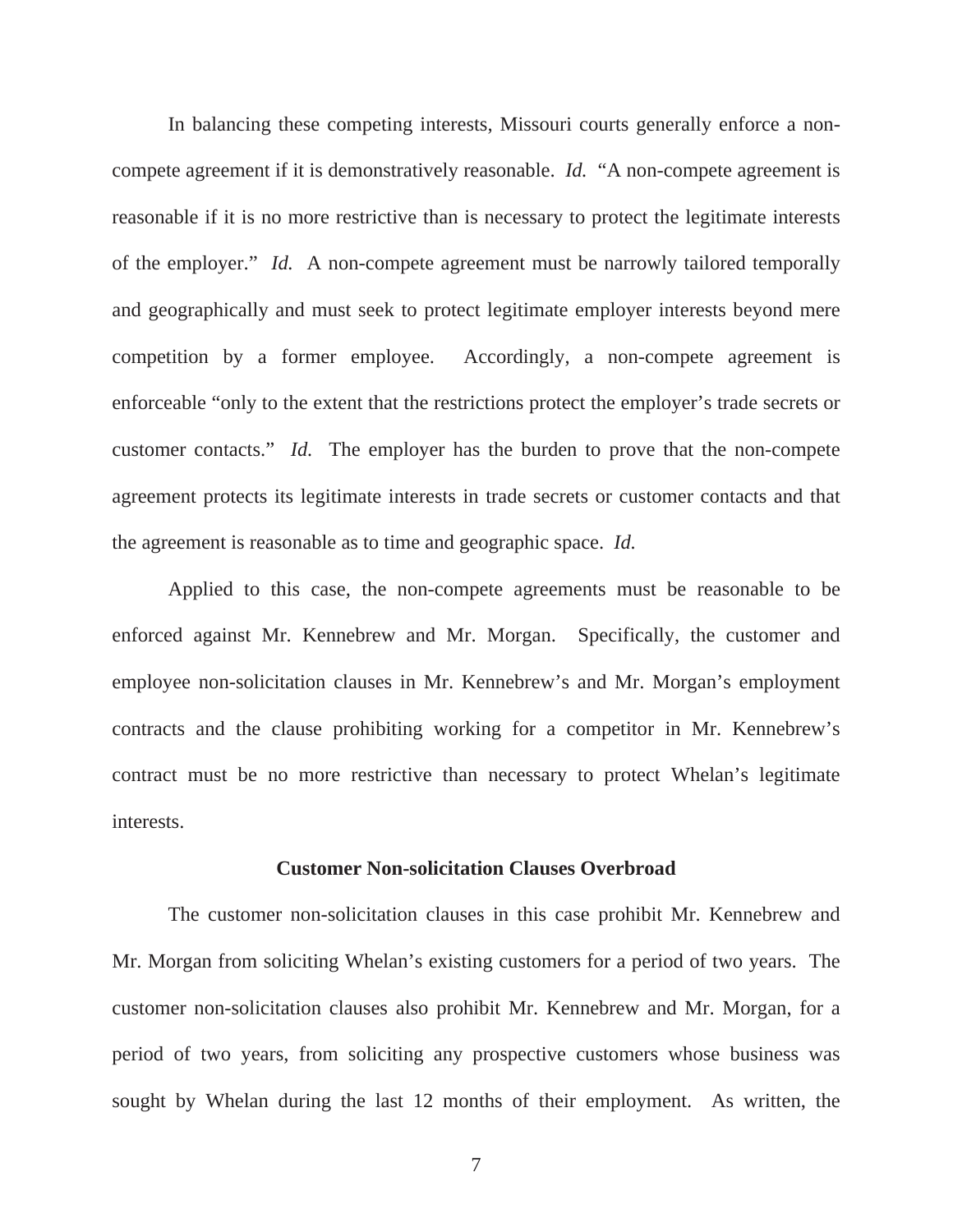customer non-solicitation clauses are more broad than necessary to protect Whelan's legitimate interest in customer contacts.

 An employer has a legitimate interest in customer contacts to the extent it seeks to protect against "'the influence an employee acquires over his employer's customers through personal contact.'" *Id.* at 611 (quoting *Schmersahl, Treloar & Co. v. McHugh*, 28 S.W.3d 345, 349 (Mo. App. 2000)). A customer is "one who repeatedly has business dealings with a particular tradesman or business." *Silvers, Asher, Sher & McLaren, M.D.s Neurology, P.C. v. Batchu*, 16 S.W.3d 340, 345 (Mo. App. 2000); *see also Payroll Advance, Inc. v. Yates*, 270 S.W.3d 428, 434 n.4 (Mo. App. 2008). Furthermore, an employee's ability to influence customers depends on the "quality, frequency, and duration of an employee's exposure to an employer's customers[, which is] crucial in determining the covenant's reasonableness." *Copeland*, 198 S.W.3d at 611. Other circumstances also may be relevant to this determination, including the amount and location of the employer's customers, as well as the former employee's position with the employer. *See Mid-States Paint & Chemical Co. v. Herr*, 746 S.W.2d 613, 617 (Mo. App. 1988) (analyzing the former employee's position and the location of the employer's customers).

 Although restrictive covenants generally must be tailored narrowly in both temporal and geographic scope, courts have enforced customer non-solicitation clauses without a geographic limitation when other limitations to the prohibited conduct exist or when the employee had significant contact with a substantial number of the employer's customers. In *Mills v. Murray*, for instance, the court enforced a three-year customer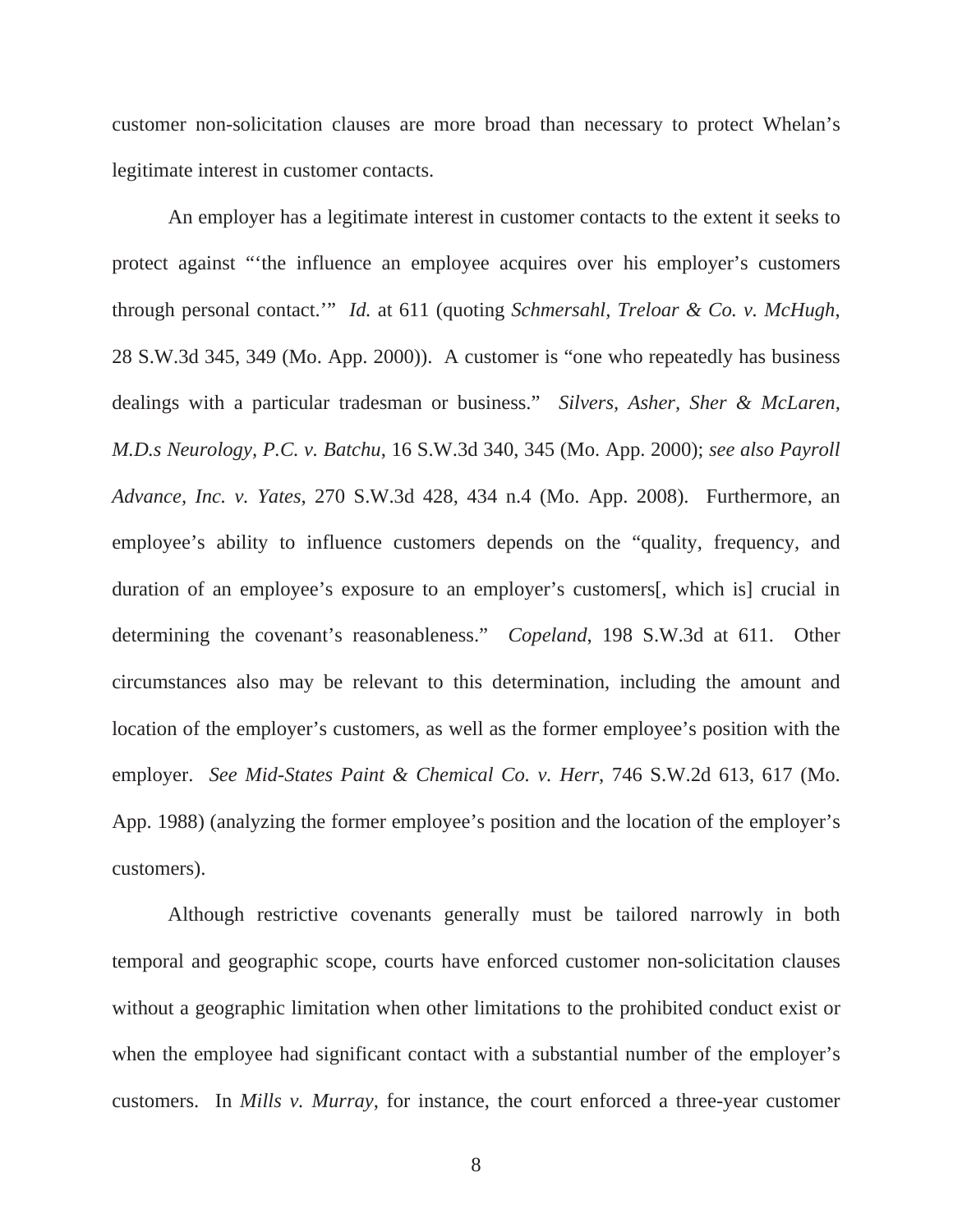non-solicitation clause with no geographic limitation for an employer located in 11 states when the prohibition extended only to customers with whom the former employee dealt within the last 12 months. 472 S.W.2d 6, 11-12 (Mo. App. 1971); *see also Nat'l Starch & Chem. Corp. v. Newman*, 577 S.W.2d 99, 104-05 (Mo. App. 1978) (enforcing a twoyear customer non-solicitation clause that was limited to customers with whom employee dealt). In *Schott v. Buessinik*, the court enforced a 15-month customer non-solicitation clause with no geographic limitation and a prohibition against contacting any of the employer's customers when it was a small, local employer. 950 S.W.2d 621, 626-27 (Mo. App. 1997). Furthermore, in *Systematic Business Services, Inc. v. Bratten*, the court enforced a customer non-solicitation clause despite it having no geographic limitation, prohibiting contact with all of the employer's customers, and involving a national company, when the employee utilized extensive customer lists and had substantial and significant contact with the employer's customers throughout the nation. 162 S.W.3d 41, 51 (Mo. App. 2005).

 Similar to *Mills*, *Schott*, and *Bratten*, the customer non-solicitation clauses in this case have no limitation as to the geographic scope of the prohibition. Unlike those cases, however, there is no additional limiting language or circumstances in the case that otherwise would limit the scope of the restriction. The customer non-solicitation clauses prohibit contact with *any* customer of Whelan regardless of whether Mr. Kennebrew and Mr. Morgan knew it was Whelan's customer or previously dealt with that customer. Whelan is a large, national corporation with 38 branches in 23 states, and Mr. Kennebrew and Mr. Morgan were assigned to the Dallas and Nashville branches, respectively. While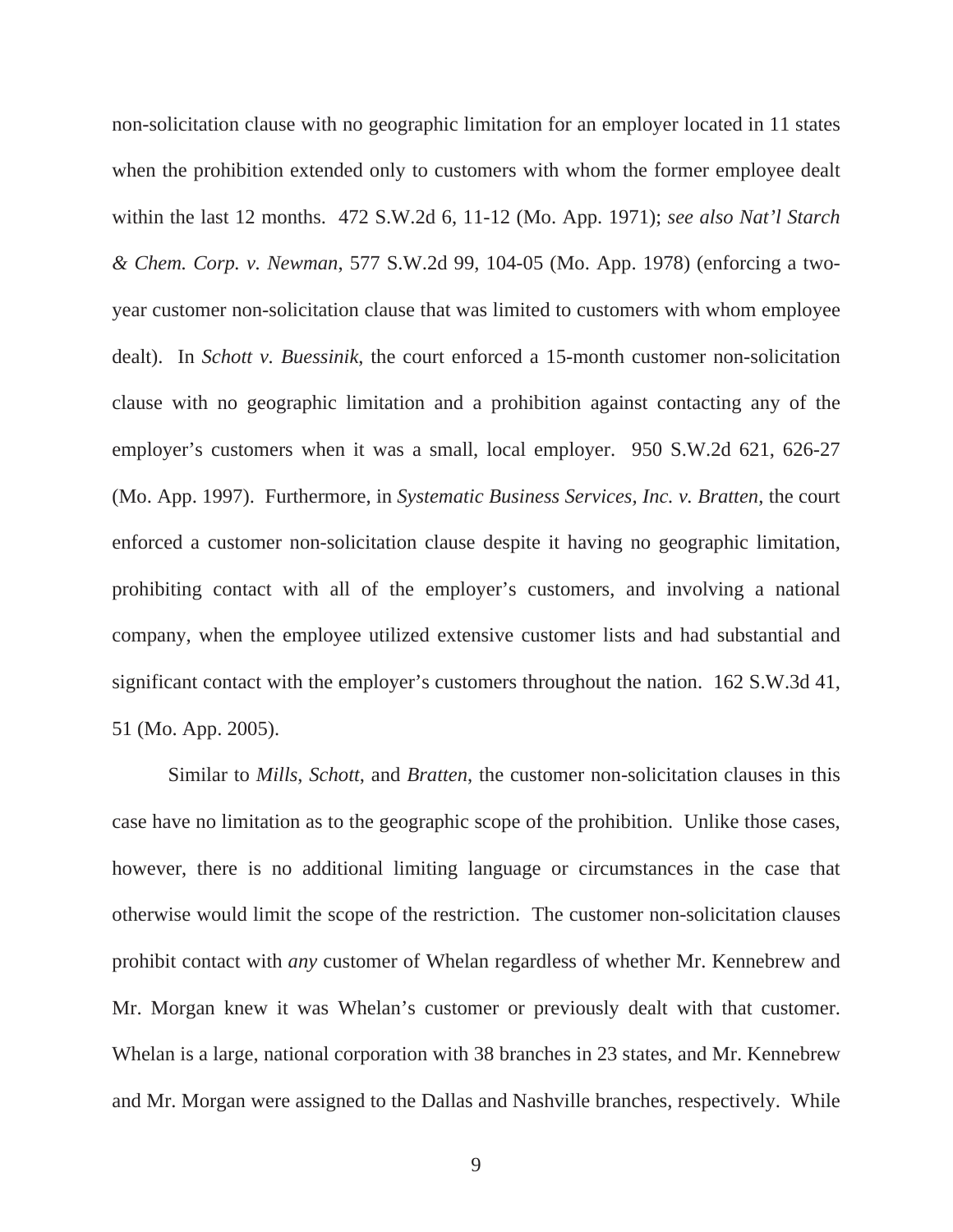Mr. Kennebrew and Mr. Morgan had significant client contact in those areas and possibly in the Houston area, there are no disputed facts showing that they had significant contact with a substantial number of Whelan's customers throughout the nation such as to warrant a national prohibition. The customer non-solicitation clauses for existing customers, therefore, are unreasonably overbroad.

 The customer non-solicitation clauses also prohibit Mr. Kennebrew and Mr. Morgan from soliciting Whelan's *prospective* clients it sought during the last 12 months of their employment. In *Copeland*, this Court questioned whether an employer has a legitimate interest in prospective customers:

It could be argued that preventing a former employee from seeking *new* customers in competition with his or her former employer goes beyond protecting the employer's interest and is overly restrictive. However, in many situations it may be difficult to distinguish between competition for new or existing customers.

198 S.W.3d at 611 (internal citations omitted). This statement accurately defines the scope of an employer's legitimate interest in customer contacts. Courts enforce noncompete agreements only to the extent they protect the employer from *unfair* competition, not from all competition by a former employee. *Id.* at 610-11 ("[F]reedom from all competition . . . , however lucrative it might be to [the employer,] is not to be protected against. He must be prepared to encounter that even at the hands of a former employee." (quoting *Herbert Morris, Ltd. v. Saxelby*, 1 A.C. 688, 702 (1916)).

 The prospective customer non-solicitation clauses in this case prevent Mr. Kennebrew and Mr. Morgan from soliciting a business that Whelan sought as a customer in any of its 38 branches during the last 12 months of their employment. As a provider of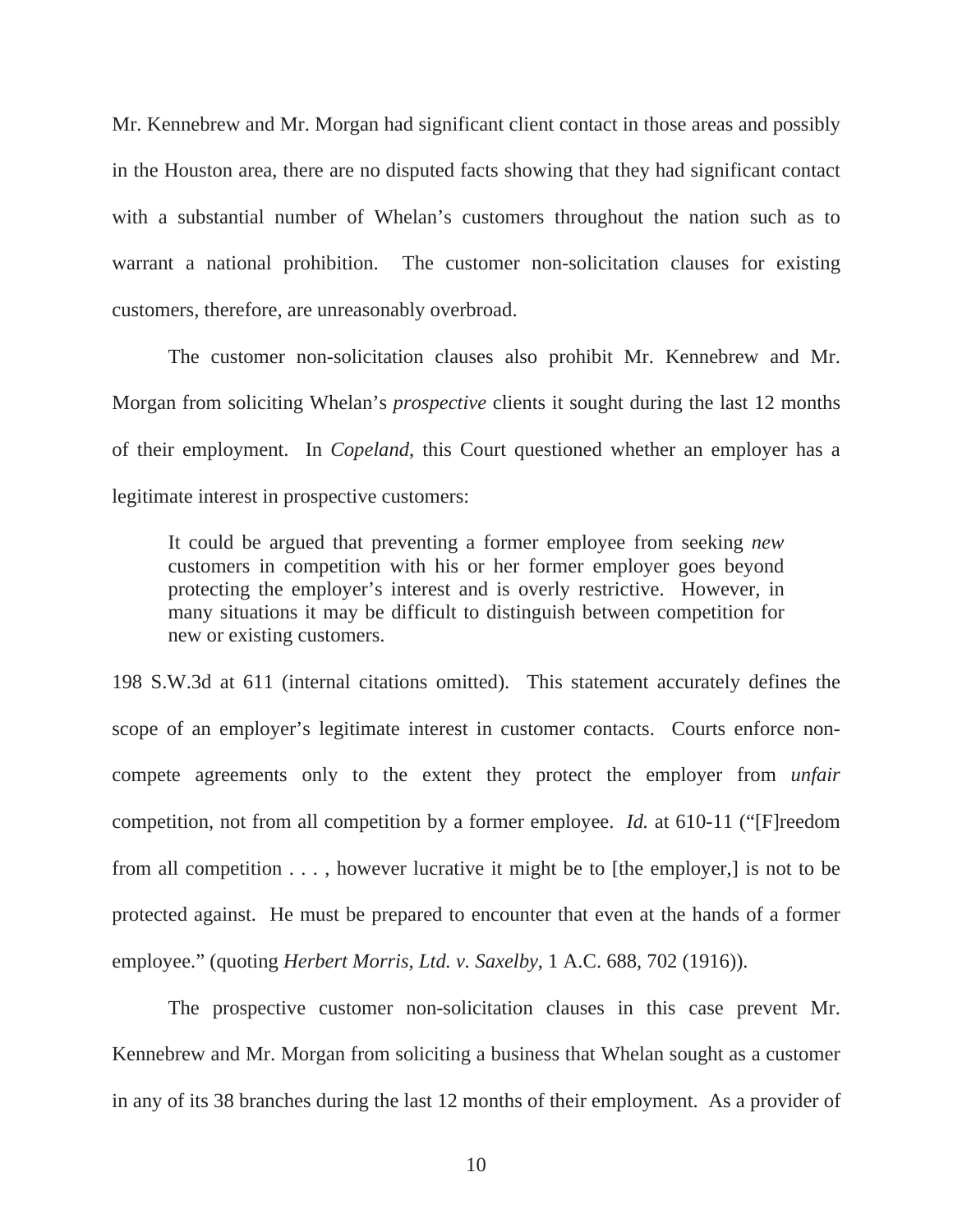security services, Whelan's prospective customers potentially could include any business that might benefit from increased security, from retail facilities and warehouses to corporate offices and apartments. Preventing Mr. Kennebrew and Mr. Morgan from soliciting any of Whelan's prospective customers throughout the nation would not protect Whelan from "the influence an employee acquires over his employer's customers through personal contact'" but instead would protect it from competition altogether by Mr. Kennebrew and Mr. Morgan. Although it may be difficult or impossible in some circumstances to distinguish between prospective and existing customers, *id.* at 611, the non-solicitation clauses in this case broadly restrict all solicitation of Whelan's prospective customers regardless of how tenuous the relationship is between Whelan and the business or how detached the former employees were from the solicitation by Whelan. *Cf. Gelco Exp. Corp. v. Ashby*, 689 S.W.2d 790, 796 (Mo. App. 1985) (directing trial court to enter an injunction preventing a former employee from soliciting the employer's existing customers and those "which it solicited within six months prior to that date" in the territory in which the former employee was directly responsible for soliciting those customers); *see also Kessler-Heasley Artificial Limb Co. v. Kenney*, 90 S.W.3d 181, 187 (Mo. App. 2002). Accordingly, the provision restricting solicitation of Whelan's prospective customers reaches beyond that necessary to protect its legitimate interest in customer contacts.<sup>5</sup>

 $<sup>5</sup>$  The extent of Whelan's legitimate interest in customer contacts is distinguishable from</sup> the legitimate interest an employer may have in customer lists, which are protectable as a trade secret and can include information about prospective customers. *See Nat'l Rejectors, Inc. v. Trieman*, 409 S.W.2d 1, 18-19 (Mo. banc 1966).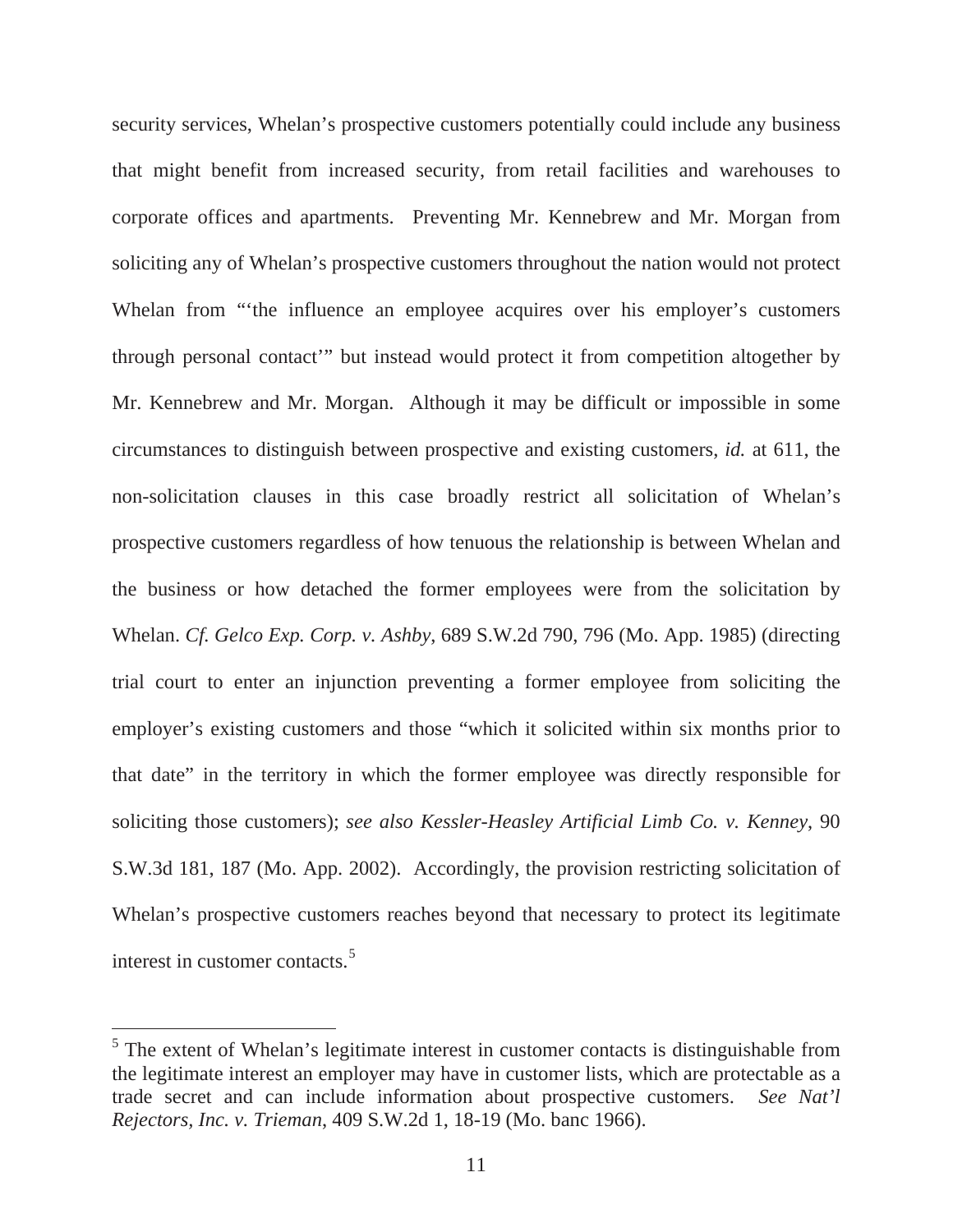Although the customer non-solicitation clause in Mr. Kennebrew's and Mr. Morgan's employment contracts are unreasonably broad as written, "ordinary rules of contractual construction and enforcement are not necessarily applicable to non-compete agreements." *Payroll Advance, Inc. v. Yates*, 270 S.W.3d 428, 437 (Mo. App. 2008). The general purpose of non-compete agreements is to protect an employer from unfair competition without imposing an unreasonable restraint on the former employee. *Copeland*, 198 S.W.3d 604 at 611. "Protection of the employer, not punishment of the employee, is the essence of the law." *Id.* (quoting *Superior Gearbox Co. v. Edwards*, 869 S.W.2d 239, 247 (Mo. App. 1993)). Accordingly, when the provisions of a non-compete clause impose a restraint that is unreasonably broad, appellate courts still can give effect to its purpose by refusing to give effect to the unreasonable terms or modifying the terms of the contract to be reasonable. *See Osage Glass, Inc. v. Donovan*, 693 S.W.2d 71, 74 (Mo. banc 1985) (enforcing a non-compete clause but refusing to enforce it to the extent it was unreasonable); *Orchard Container Corp. v. Orchard*, 601 S.W.2d 299, 304 (Mo. App. 1980); *see also Superior Gearbox Co.*, 869 S.W.2d at 249.<sup>6</sup>

<sup>&</sup>lt;sup>6</sup> The ability of courts to modify unreasonable non-compete agreements does not prevent courts from refusing to enforce non-compete agreements that are wholly unreasonable. *See Paradise v. Midwest Asphalt Coatings, Inc.*, 316 S.W.3d 327, 330 (Mo. App. 2010) ("the trial court could have invalidated the non-compete agreement rather than modifying it."); *Payroll Advance, Inc.*, 270 S.W.3d at 437 ("We are not convinced, however, that a trial court is compelled to take action to modify an agreement it finds broader than necessary."); *R.E. Harrington, Inc. v. Frick*, 428 S.W.2d 945, 951 (Mo. App. 1968) ("It is true that our courts have always refused to enforce totally reasonable [non-compete] contracts, but they have done so for the reasons of equity and common sense, and not because of some archaic rule of draftsmanship.").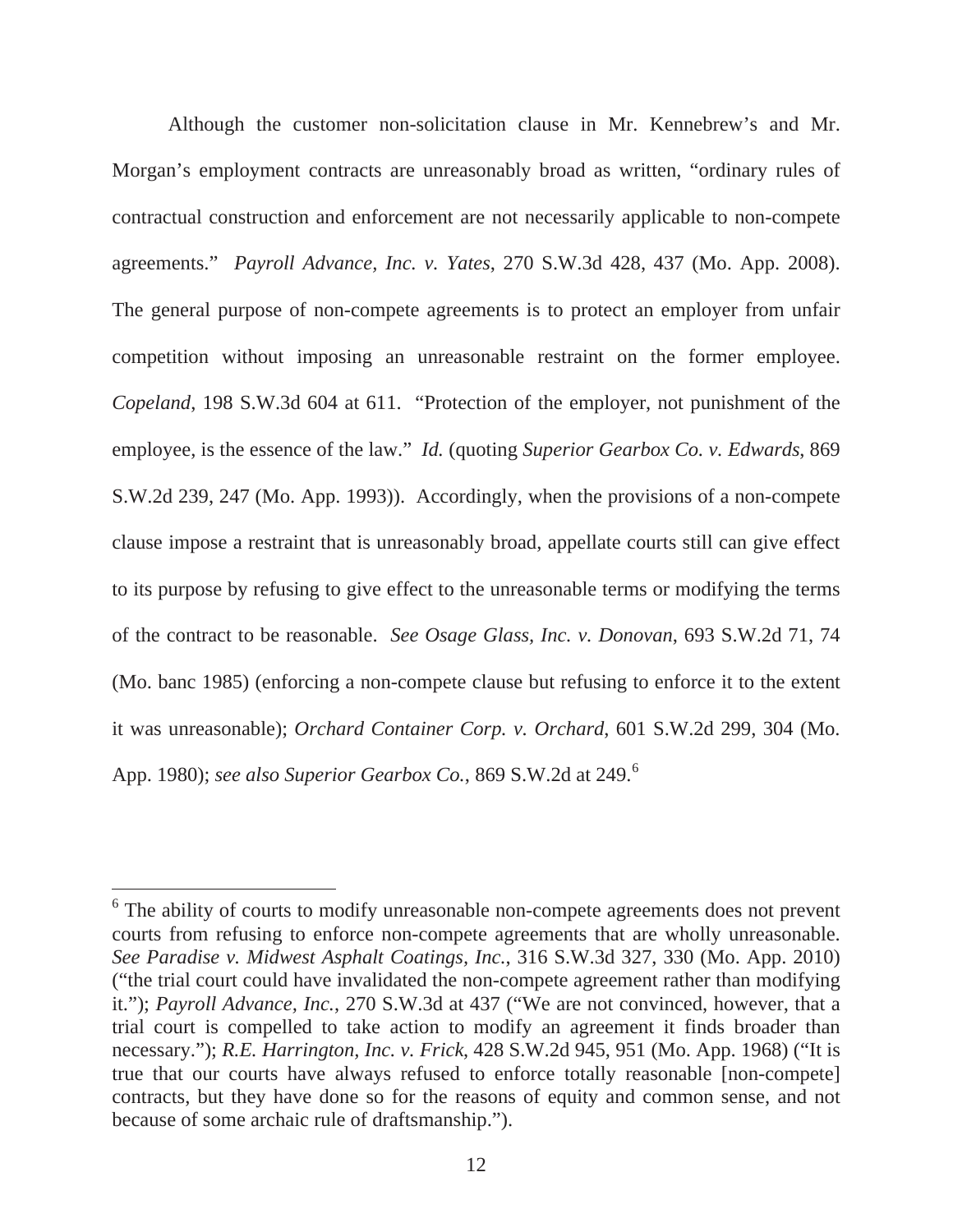The provisions of the customer non-solicitation clauses that prohibit Mr. Kennebrew and Mr. Morgan from soliciting any existing Whelan customer or any prospective customer from the last 12 months, throughout the nation, are unreasonably broad under the circumstances. Based on the circumstances of the case, this Court modifies the customer non-solicitation clause to eliminate the provision prohibiting Mr. Kennebrew and Mr. Morgan from soliciting existing Whelan customers except those customers with whom Mr. Kennebrew and Mr. Morgan dealt, respectively, during their employment. This Court also modifies the customer non-solicitation cause to eliminate the prohibition against solicitation by Mr. Kennebrew and Mr. Morgan of Whelan's prospective customers. Because the customer non-solicitation clauses are enforceable as modified, this Court must determine enforceability of the remaining non-compete agreements.

#### **Employee Non-solicitation Clauses Enforceable**

 The employee non-solicitation clauses in the employment contracts prohibit Mr. Kennebrew and Mr. Morgan from soliciting any employees or agents of Whelan for a period of two years. Whelan asserts that the two-year employee non-solicitation clause is enforceable under section 431.202.

 Section 431.202 provides the extent to which employee non-solicitation clauses are enforceable. It states:

1. A reasonable covenant in writing promising not to solicit, recruit, hire or otherwise interfere with the employment of one or more employees shall be enforceable and not a restraint of trade pursuant to subsection 1 of section 416.031, RSMo, if:

. . .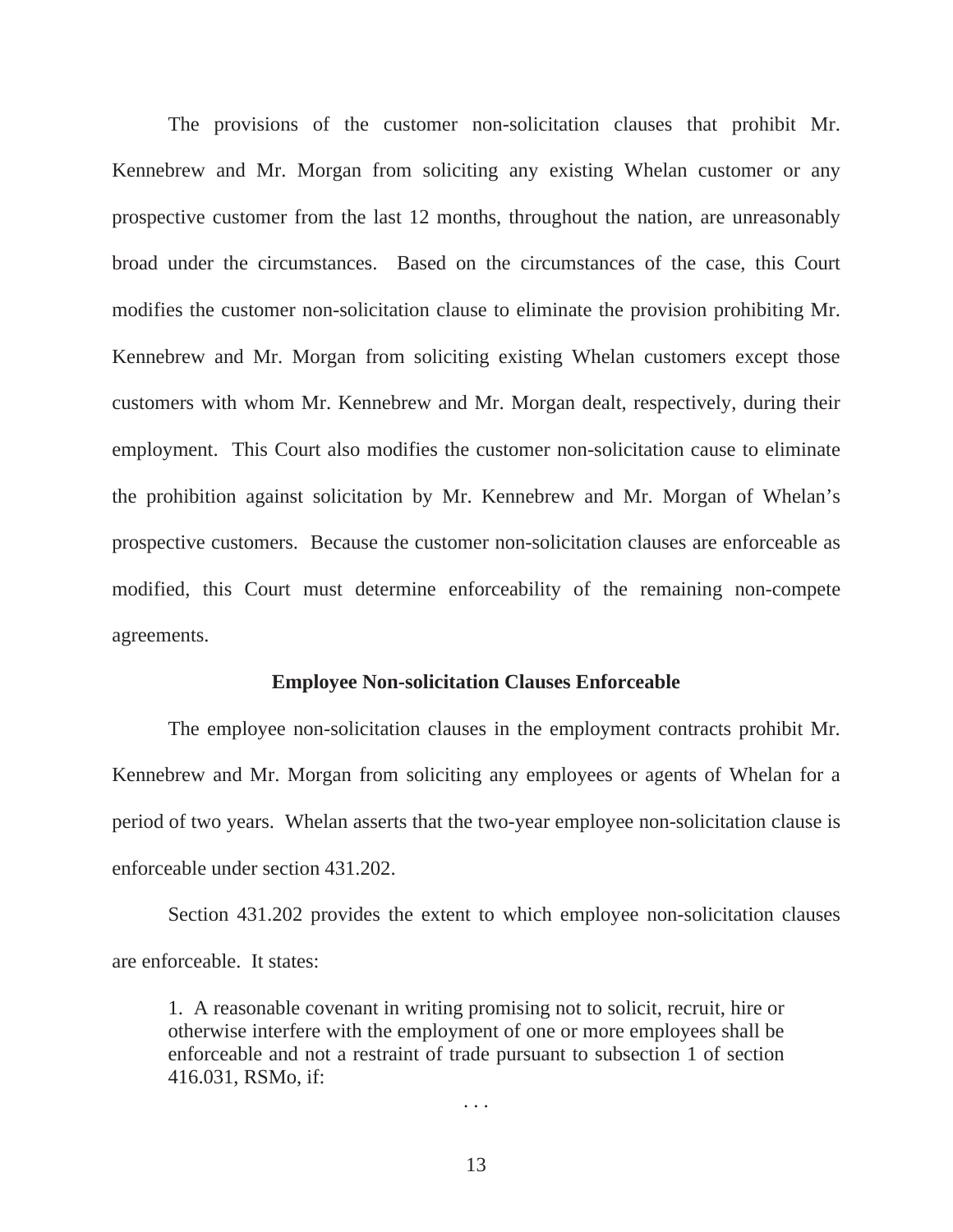(3) Between an employer and one or more employees seeking on the part of the employer to protect:

(a) Confidential or trade secret business information; or

(b) Customer or supplier relationships, goodwill or loyalty, which shall be deemed to be among the protectable interests of the employer; or

(4) Between an employer and one or more employees, notwithstanding the absence of the protectable interests described in subdivision (3) of this subsection, so long as such covenant does not continue for more than one year following the employee's employment; provided, however, that this subdivision shall not apply to covenants signed by employees who provide only secretarial or clerical services.

2. Whether a covenant covered by this section is reasonable shall be determined based on the facts and circumstances pertaining to such covenant, but a covenant covered exclusively by subdivision (3) or (4) of subsection 1 of this section shall be conclusively presumed to be reasonable if its postemployment duration is no more than one year.

Section 431.202.

The plain language of section 431.202.2 provides that an employee nonsolicitation covenant between an employer and employee conclusively is presumed reasonable when its purpose is to protect the interests of the employer identified under section 431.202(3). These protectable interests include confidential or trade secret business information, relationships with customers or suppliers, the goodwill of the company, and company loyalty. Section 431.202.1(3)(a),(b). Even if an employee nonsolicitation covenant seeks to protect interests not identified in section 431.202(3), it is nonetheless per se reasonable if its duration is for a period of one year or less following the conclusion of the employee's employment. Section 431.202.2. Finally, a covenant that does not seek to protect the employer's interest under section 431.202.1(3) and exceeds one year in duration still can be reasonable based on the facts and circumstances of the case. Section 431.202.2.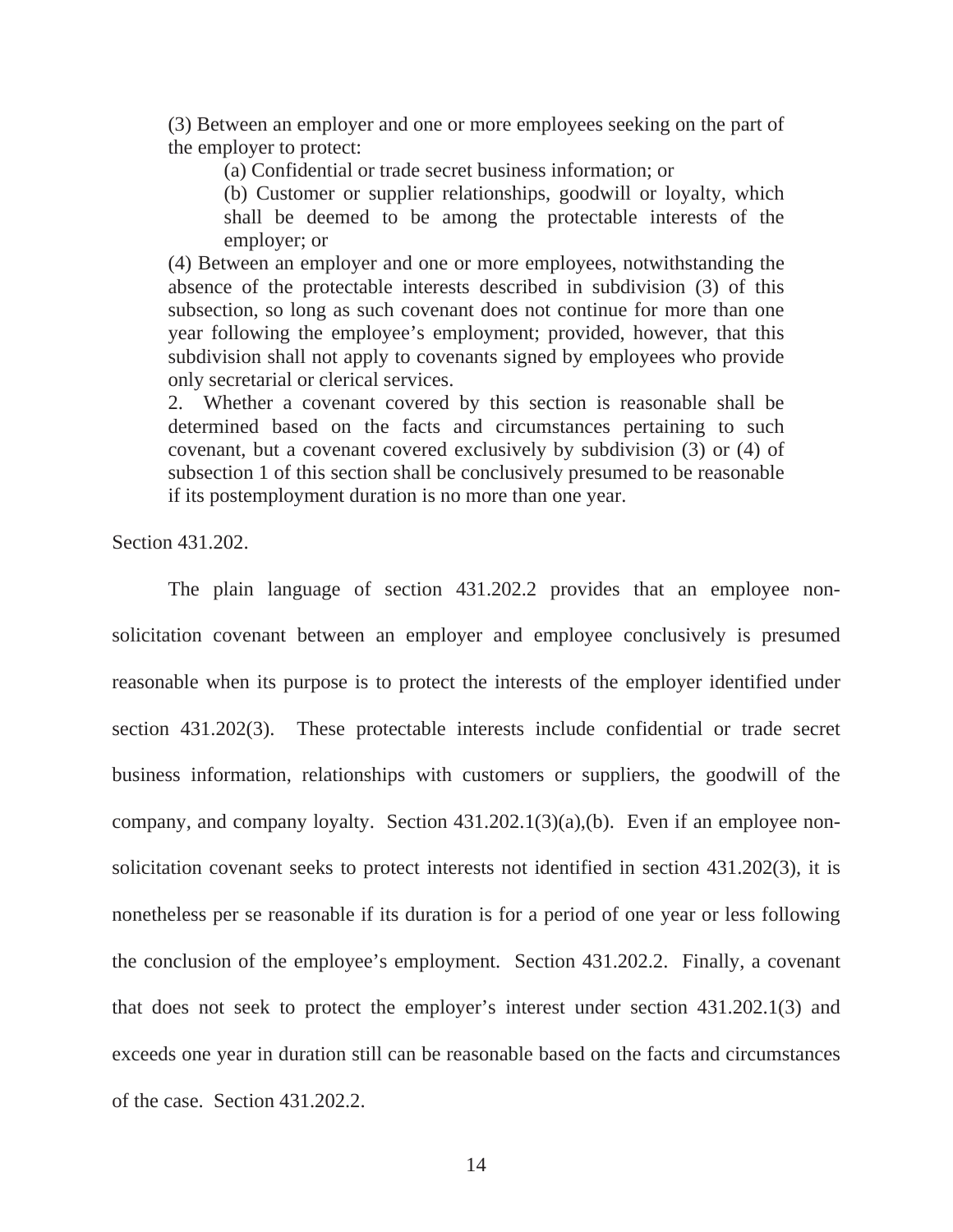The employee non-solicitation clauses at issue in this case prohibit Mr. Kennebrew and Mr. Morgan from soliciting, interfering with, or employing any employee of Whelan. The duration of Mr. Morgan's covenant is one year. As a result, it is per se reasonable under section 431.202.2 and is enforceable against Mr. Morgan. Mr. Kennebrew's covenant, on the other hand, falls outside of the safe harbor for one-year restrictions because it lasts for a period of two years. Whelan nonetheless asserts that Mr. Kennebrew's covenant is reasonable under section 431.202 based on the facts and circumstances of the case. This Court, however, need not reach the issue of the covenant's reasonableness under the facts and the circumstances because there is a genuine factual issue as to the purpose of the employee non-solicitation clause. *See ITT Commercial Fin. Corp.*, 854 S.W.2d at 380.

 The employee non-solicitation clause in Mr. Kennebrew's employment contract is silent as to its purpose under section 431.202(3). It states that Mr. Kennebrew shall not "[s]olicit, interfere with, employ, or endeavor to employ any employees or agents of EMPLOYER" for a period of two years. In its petition, Whelan asserted that the purpose of the non-compete agreement is "to protect and safeguard against any interference with its customer contacts, employees and against the disclosure of its Secret and Confidential Information[.]" Furthermore, Whelan's president and chief executive officer stated in a deposition that the reason his employees sign non-compete agreements is "to protect [the relationships established between the company and my management team] and my confidential information for a reasonable amount of time after an employee separates." Because the provisions of section 431.202 reveal that employee non-compete agreements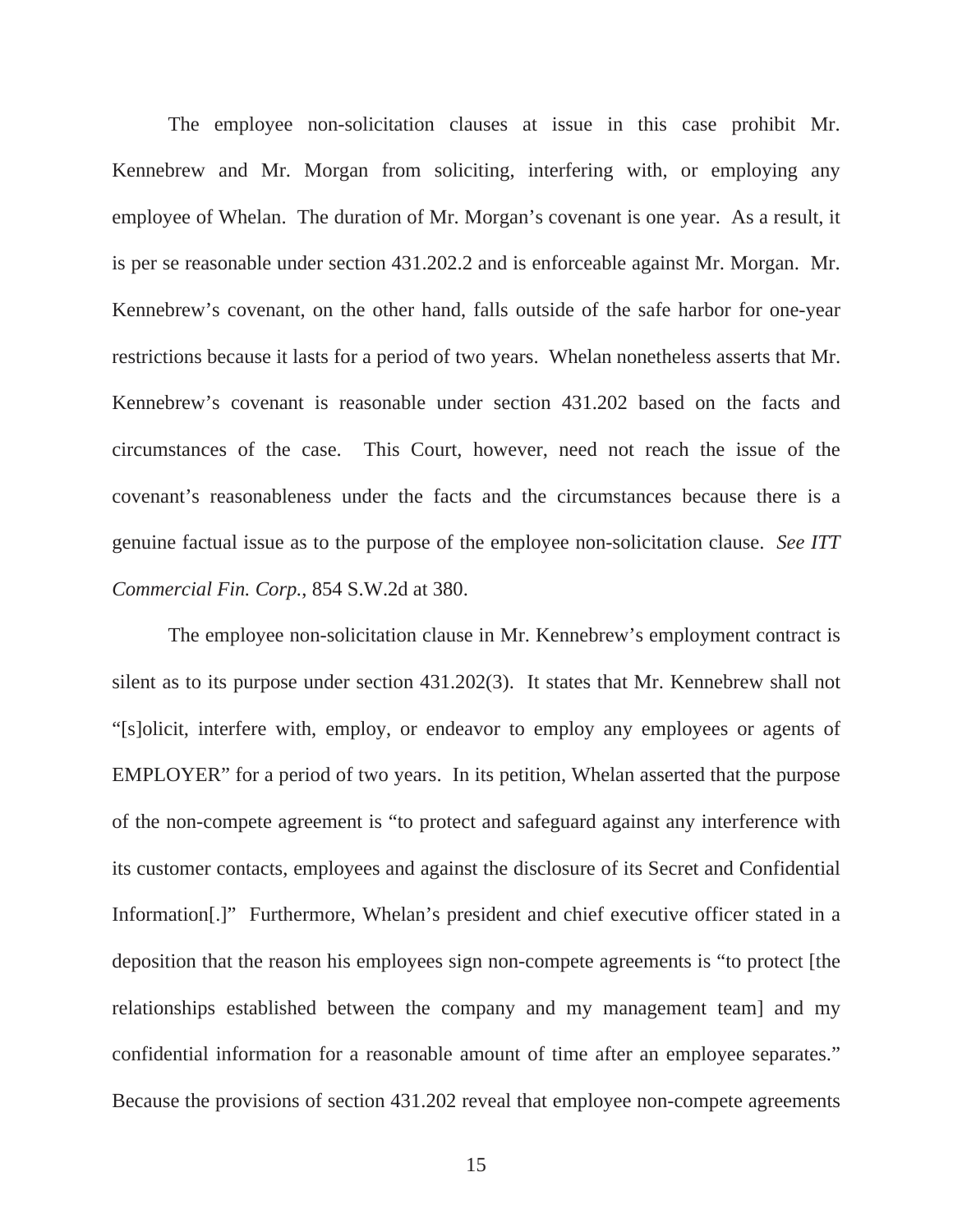can serve varying purposes, some of which are per se reasonable under section 431.202.1(3), this Court must determine the specific purpose of the employee nonsolicitation clause as intended by the parties.

 The primary rule of contract construction is to "ascertain the intent of the parties and give effect to that intention." *DeBaliviere Place Ass'n v. Veal*, 337 S.W.3d 670, 676 (Mo. banc 2011). If a contract is unambiguous, "the intent of the parties is to be discerned from the contract alone" based on the plain and ordinary meaning of the language used. *Id.* However, a contract may be ambiguous if it is susceptible to more than one interpretation, which is a legal issue determined by the court. *Eisenberg v. Redd*, 38 S.W.3d 409, 411 (Mo. banc 2001). If the ambiguity cannot be resolved within the four corners of the contract, the parties' intent can be determined by use of parol evidence. *Graham v. Goodman*, 850 S.W.2d 351, 354 (Mo. banc 1993). Resolution of the ambiguity may then be a factual issue to be resolved by the finder of fact. *See id.*

 In this case, the lack of any language regarding the purpose of the employee nonsolicitation clause prevents this Court from determining the purpose of the clause as a matter of law. The intent of the parties must instead be determined by the use of parol evidence, creating a factual issue for the trier of fact. Accordingly, there is a genuine issue of fact to be determined as to the purpose of the employee non-solicitation clause, and summary judgment is improper as to this issue.

### **Non-competition Clause in Mr. Kennebrew's Contract Enforceable**

The non-competition clause in Mr. Kennebrew's employment contract prohibits him, for a period of two years, from working for a competing business within 50 miles of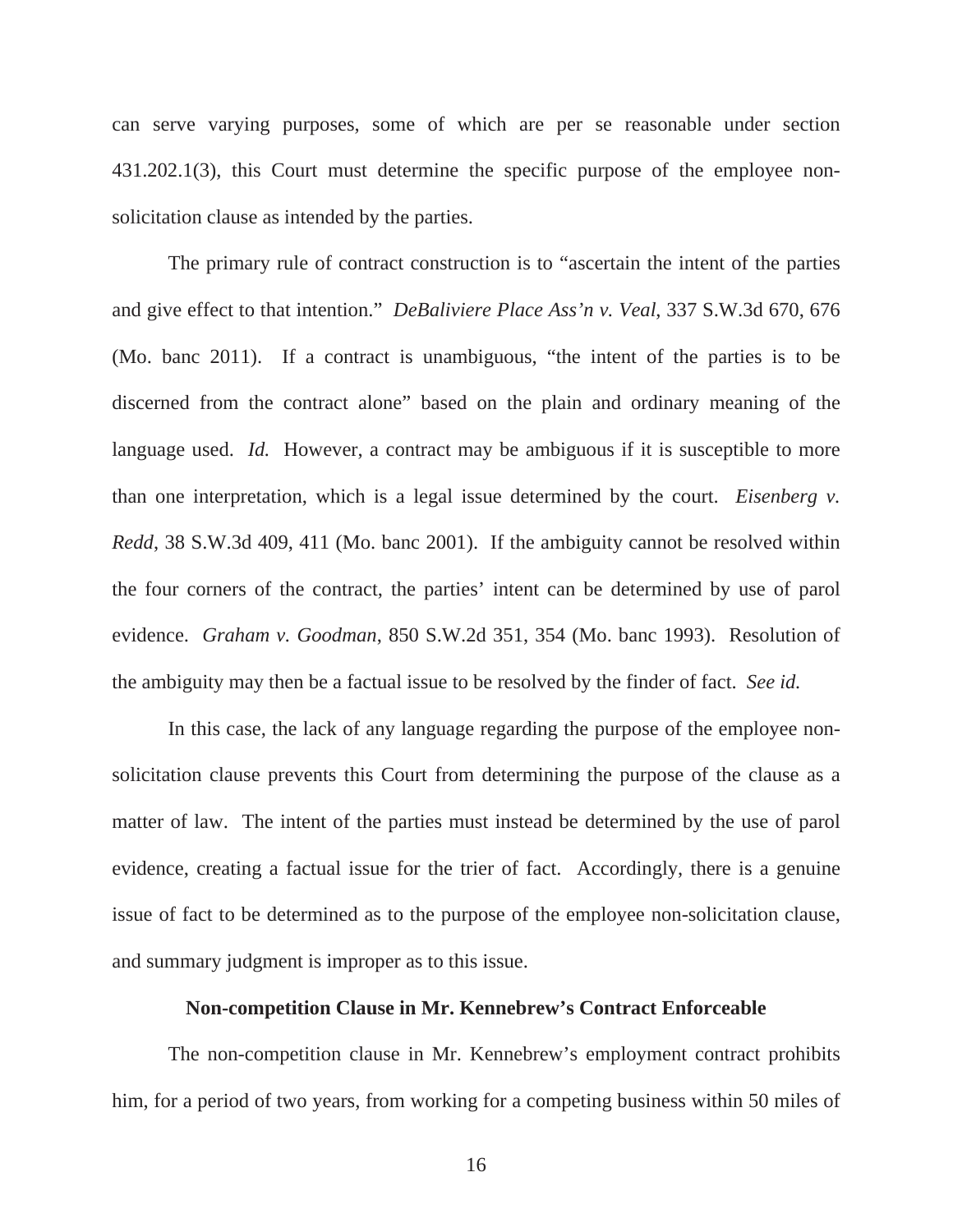any location where he provided or arranged for Whelan to provide services. Considerable precedent in Missouri supports the reasonableness of a two-year noncompete agreement for an operations manager that is limited to 50 miles from where services were rendered by the employee. *See Osage Glass, Inc. v. Donovan*, 693 S.W.2d 71, 74 n.2 (Mo. banc 1985) (enforcing a non-compete agreement prohibiting an operations manager from working for a competitor in Missouri for a period of three years); *Alltype Fire Protection Co. v. Mayfield*, 88 S.W.3d 120, 123-24 (Mo. App. 2002) (enforcing a two-year non-compete agreement spanning a 100-mile radius against a customer service representative); *Mid-States Paint & Chem. Co.*, 746 S.W.2d at 617 (enforcing a non-compete agreement against a salesman that was modified by the trial court to a 125-mile radius for a two-year period); *Orchard Container Corp. v. Orchard*, 601 S.W.2d 299, 304 (Mo. App. 1980) (enforcing a non-compete agreement against a former company president covering 125 miles and for a period of three years). As shown by these cases, the non-competition clause in this case is enforceable against Mr. Kennebrew.

 As an enforceable covenant against Mr. Kennebrew, a genuine factual issue exists as to whether Mr. Kennebrew's actions violated the covenant. Specifically, the parties dispute whether Mr. Kennebrew provided services in Houston while employed with Whelan in the Dallas office. Resolution of this factual issue is necessary to determine if a violation of the non-compete agreement occurred. Entry of summary judgment on this ground, therefore, is improper.